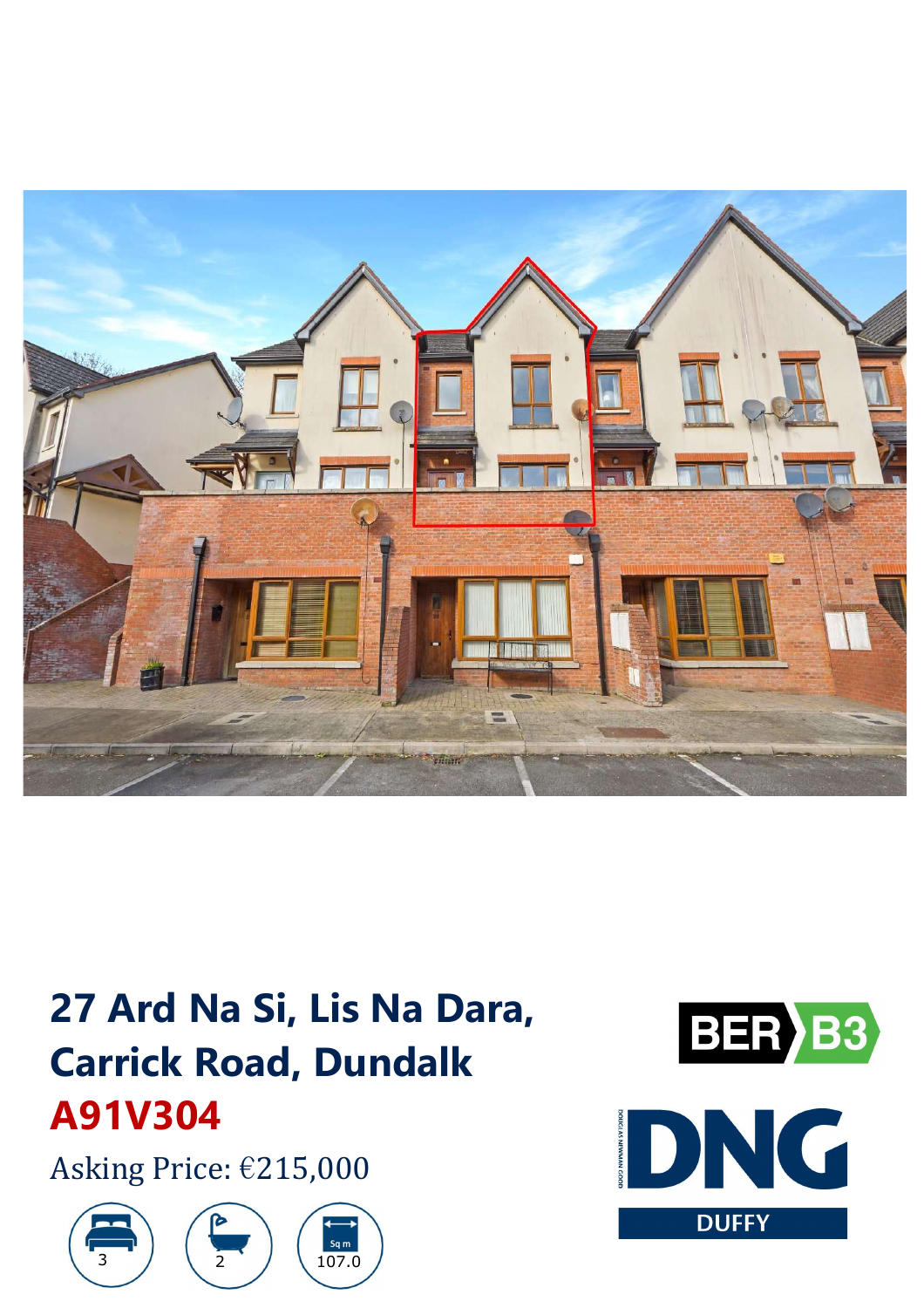#### **DESCRIPTION**

New to the market with DNG Duffy is No 27 Ard na Si, Lis na Dara, Carrick Road, Dundalk. This terrific 3 bedroom duplex has been recently redecorated and is set in one of Dundalk's most popular developments. Its location is <sup>a</sup> key feature as it is close to shops, schools, creche, doctor's surgery and for the commuter, Dundalk Train Station is just <sup>a</sup> 5 minute walk. Features include: Double glazed windows and doors, gas fired central heating, alarm and enclosed balcony. In turn key condition this is <sup>a</sup> home waiting for its new owner to make it their own. Viewing is strongly recommended.

Accommodation: Entrance hall, sitting room, kitchen dining room, wc.

First Floor: Main bedroom ensuite with built in wardrobe, 2nd bedroom with built in wardrobe, 3rd bedroom and family bathroom partially tiled.

Viewing Strictly By Prior Appointment with sole selling agents DNG Duffy . Call reception or listed agent at 042- 9351011 or email reception@dngduffy.ie

Potential purchasers are specifically advised to verify the floor areas as part of their due diligence. Pictures/maps/dimensions are for illustration purposes only and potential purchasers should satisfy themselves of final finish and unit/land areas.Please note we have not tested any apparatus, fixtures, fittings, or services. All measurements are approximate, and photographs provided for guidance only. The property is sold as seen and <sup>a</sup> purchaser is to satisfy themselves of same when bidding.



#### **ACCOMMODATION**

**Entrance Hall** *4.2m <sup>x</sup> 2.0m (13'9" x 6'7")*.

**Living Room** *3.2m <sup>x</sup> 6.0m (10'6" x 19'8")*.

**Kitchen Dining Room** *5.9m x 3.1m (19'4" x 10'2")*.

**wc** *2.0m x 2.1m (6'7" x 6'11")*.

**Bedroom 1** *3.3m x 4.2m (10'10" x 13'9")*.







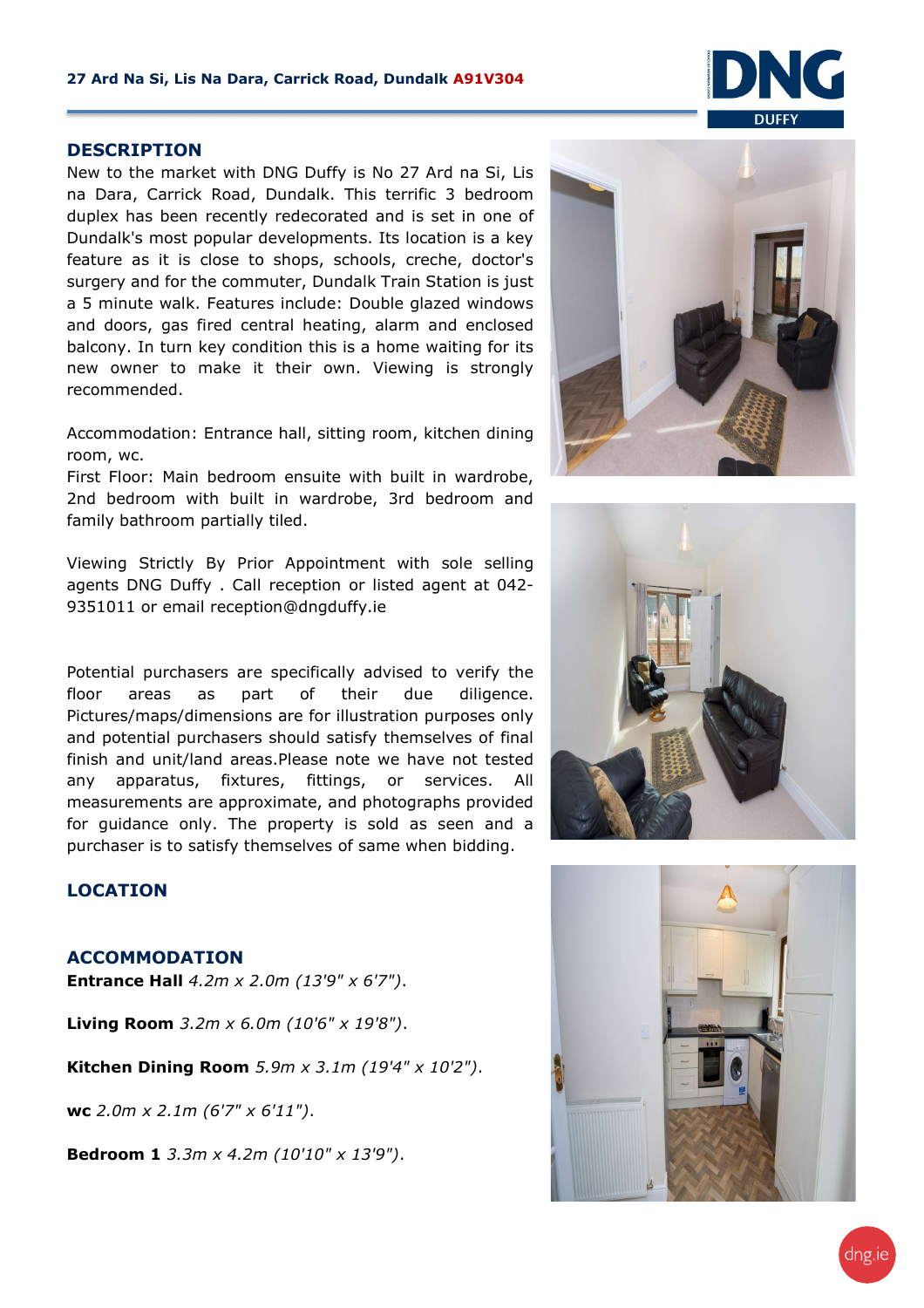



**Ensuite Bathroom** *1.1m 2.3m (3'7" 7'7")*. **Bedroom 2** *4.6m 2.7m (15'1" 8'10")*. **Bedroom 3** *2.5m x 3.7m (8'2" x 12'2")*. **Bathroom** *2.4m x 2.1m (7'10" x 6'11")*. **Landing** *4.1m x 1.4m (13'5" <sup>x</sup> 4'7")*.

### **KEY FEATURES**

- Alarmed
- Gas fored central heating
- Double glazed windows and doors
- Enclosed balcony
- Close to schools,shops and public transport.
- Recently refurbished.





## **BER DETAILS**

BER: B3 BER No: 114678626 Energy Performance Indicator: 133.63 kWh/m2/yr

**ASKING PRICE** Asking Price: €215,000